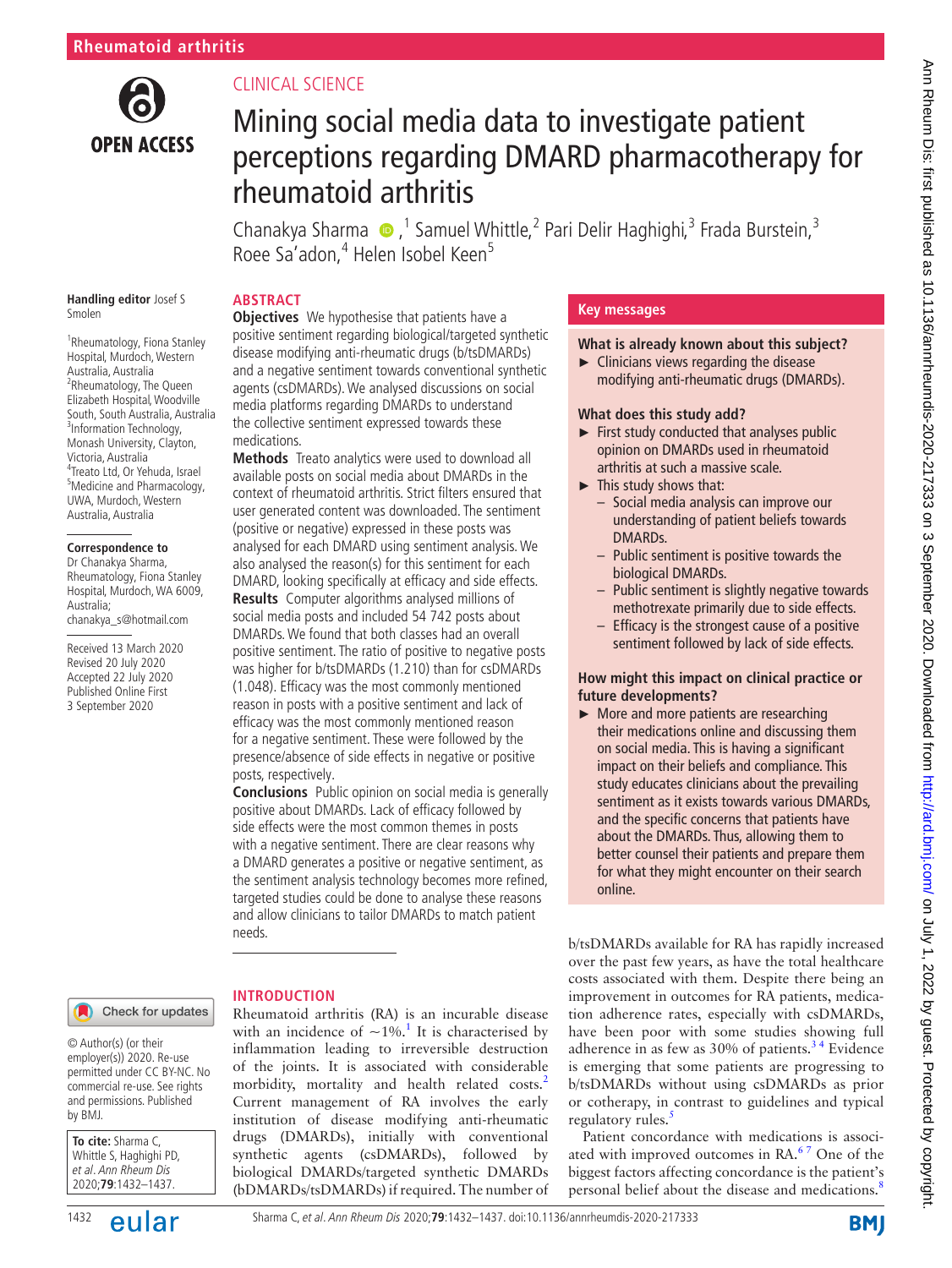Ann Rheum Dis: first published as 10.1136/annheumdis-2020-217333 on 3 September 2020. Downloaded from http://ard.bm/ on July 1, 2022 by guest. Protected by copyright Ann Dis: first published as 10.1136/annrheumdis-2020-217333 on 3 September 2020. Downloaded from <http://ard.bmj.com/> on July 1, 2022 by guest. Protected by copyright.

Studies have shown that in order to improve adherence with DMARDs, clinicians should focus less on provision of medical information and be more aware of patients' beliefs.<sup>[9](#page-5-6)</sup> Understanding patient beliefs however is difficult and often relies on qualitative studies which are excellent at providing an in-depth thematic analysis of a specific issue, but are traditionally conducted on a small scale.

Social media is widely used by patients to discuss medical issues<sup>[10](#page-5-7)</sup>; in 2012, 26% of internet users were using social media for health issues, making it a rich source of information about patient beliefs.<sup>[11](#page-5-8)</sup> A common technique for analysing social media content is sentiment Analysis (SA), which involves analysing the sentiment expressed in textual content.[12](#page-5-9) Such analysis has already been shown to have utility in industries such as entertainment and stock market.<sup>13</sup> <sup>14</sup>

We aimed to understand patient perceptions about DMARD therapy as expressed on social media. Our primary objective was to undertake SA of all available DMARDs to assess the aggregate sentiment towards each category. Our secondary objective was to identify themes within the positive and negative sentiment that could shed light on patient beliefs.

# **METHODS**

We used the services of the web analytics firm Treato. The Treato platform automatically identifies, collects and analyses publicly available user-generated content on health-related topics from over 10 000 sources. These sources include the publicly available data on social networks such as Facebook and Twitter, discussion forums and blogs. Over 3 billion posts were analysed from these sources. The data are then analysed using a patented algorithm that applies natural language processing to this content to identify medical concepts mentioned in text, and extract patients' selfreported descriptions of their experiences with various health conditions and medications. These medical experiences were then mapped on to formal concepts in a medical ontology. Treato's algorithms combine various medical ontologies including those used by the Food and Drug Administration for coding. This process includes resolving conceptual synonyms of medical terms (eg, 'fatigue' and 'tired' were assigned the same concept code); resolution of patient-specific phrases (eg, 'pain in my joints' and 'my joints hurt') to medical terms; word-sense disambiguation algorithms (eg, 'BP' could refer to bi-polar disorder, blood pressure or a bisphosphonate medication); and medication synonyms (eg, generic and brand names for the same medication).

The data used in this study were limited to posts written in the English language. The unit of analysis for this study was an individual post. In order for a post to be included in the final analysis it needed to be user generated content mentioning at least one of the thirteen current DMARDs (methotrexate, leflunomide, sulfasalazine, hydroxychloroquine, adalimumab, etanercept, certolizumab, golimumab, tocilizumab, tofacitinib, rituximab, abatacept and infliximab) in the context of RA.

Included posts were then subject to Treato's SA algorithms for further categorisation into posts with positive or negative sentiment. The two most common reasons for a positive post were DMARD efficacy and lack of side effects. Conversely, the most common reasons for a negative post were lack of efficacy and side effects. Therefore, the positive and negative tagging is not mutually exclusive since a post may contain both positive and negative experiences about the same medication. Treato also compiled data on the most common concerns that were frequently listed by patients on various DMARDs. These data were then provided to us for interpretation.

The overall sentiment for each DMARD was expressed as the ratio of the positive to negative posts for that DMARD. A ratio greater than one indicated an overall positive sentiment. Demographic information was collected where available.

While the algorithms were able to assign sentiment and extract information regarding efficacy and side effects for all the DMARDs, the final numbers were not available for hydroxychloroquine and abatacept, which were then manually extracted. In order to ensure that the results were valid for hydroxychloroquine and abatacept, this process of manual extraction was repeated for all the other DMARDs. There were negligible differences (0%–3%) between the algorithm and manual extraction across the categories of the DMARDs which likely reflect the difference in dates when the data were provided by Treato's algorithms and when it was manually extracted (additional posts on social media). This difference was not felt to be large enough to have a significant impact on the overall interpretation of the results.

# **Statistics**

We used Cohen's kappa coefficient to assess inter-rater agreement between Treato and manual assessment of sentiment. A comparison in proportions test was conducted to search for significant differences in positive sentiment for efficacy across b/ tsDMARDs and concerns raised by patients on both csDMARDs and bDMARDs. Statistical significance was assumed at  $p$  < 0.05.

# **RESULTS**

Treato collected data prospectively from July 2017 till October 2018, and also analysed available data retrospectively. We collected 28 261 posts on b/tsDMARDs and 26 841 posts on csDMARDs, with some overlap. The individual breakdown of the DMARDs and the positive and negative posts is shown in [table](#page-2-0) 1. Treato's algorithms identified majority (89.6% and 88.8%, respectively) of the posts on b/tsDMARDs and csDMARDs as being written by patients. As a validation exercise, 200 posts were manually assessed and assigned a sentiment. This was compared with the sentiment assigned by Treato's algorithms for these posts. Agreement between sentiment assessed by machine and human was moderate (csDMARDs k=0.49 and b/ tsDMARDs  $k=0.52$ ).<sup>[15](#page-5-11)</sup>

# **b/tsDMARDs**

Content about b/tsDMARDs was collected from 497 publicly available forums. The greatest proportion (7969/28 261 posts) were obtained from Facebook. The 10 most popular social media platforms used to publish these posts are shown in [table](#page-2-1) 2. Geolocation data were available on 1837 posts which identified users from 34 countries. Majority of the posts (95.4%) were from USA (1349), UK (162), Canada (155), Australia (55) and Mexico (15).

The ratio of total positive to negative posts was 1.21, thus indicating an overall positive sentiment. Each of the b/tsDMARDs had a greater number of positive than negative posts. Efficacy was the most common theme identified within posts assigned a positive sentiment (>80% of positive posts), followed by lack of side effects (13% of positive posts) [\(table](#page-3-0) 3). Comparing b/ tsDMARDs to each other in terms of the proportion of patients who posted a positive post due to efficacy, revealed etanercept as being the most popular by having a significantly superior difference in proportion to three other b/tsDMARDs (rituximab, infliximab and tofacitinib) [\(table](#page-3-1) 4).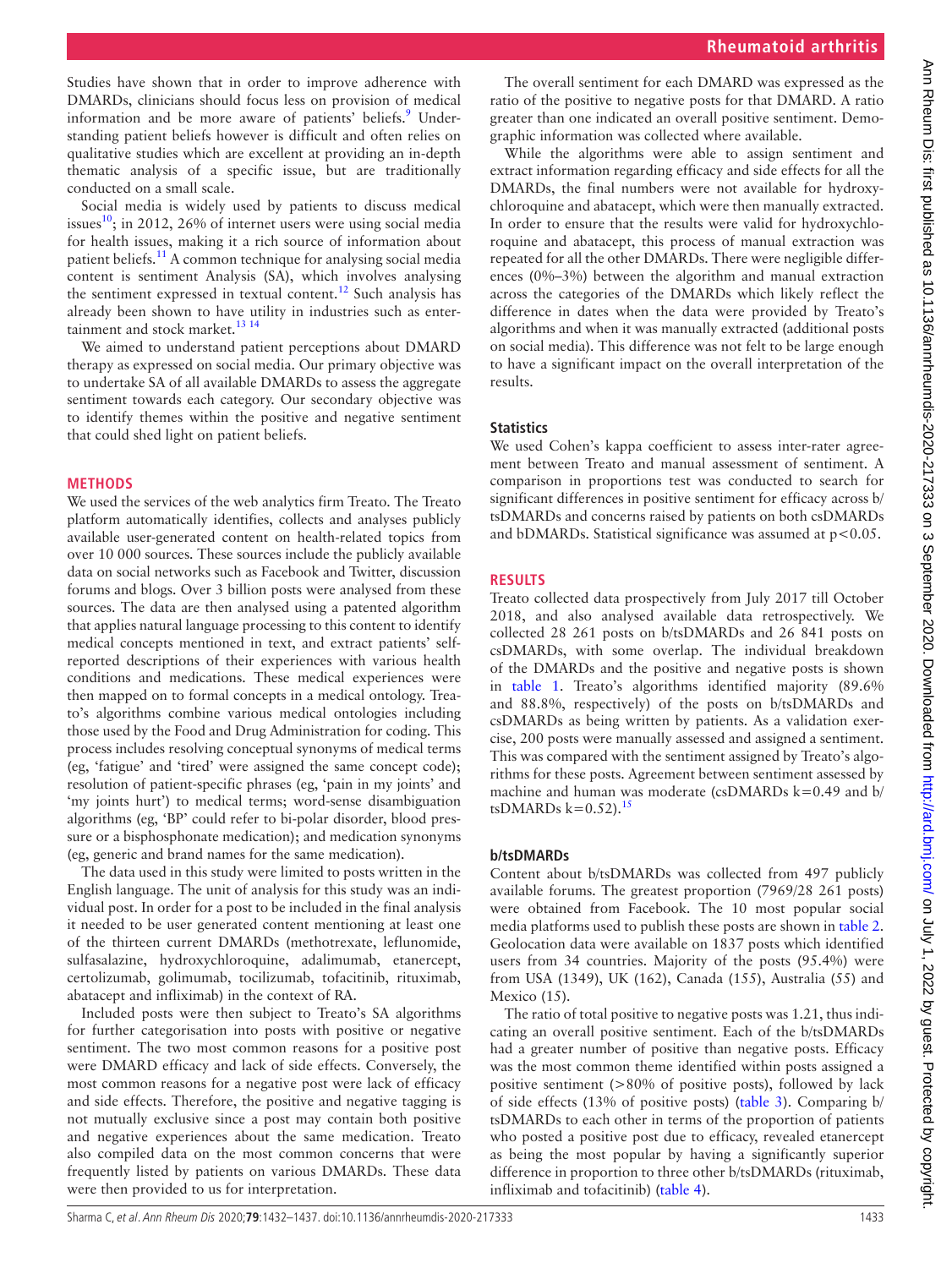<span id="page-2-0"></span>

| Table 1<br>Aggregate sentiment |                 |          |                  |  |  |  |
|--------------------------------|-----------------|----------|------------------|--|--|--|
|                                | Number of posts | Per cent | <b>Ratio P/N</b> |  |  |  |
| <b>bDMARD</b>                  |                 |          |                  |  |  |  |
| <b>Enbrel positive</b>         | 5210            | 18.4     | 1.35             |  |  |  |
| <b>Enbrel negative</b>         | 3852            | 13.6     |                  |  |  |  |
| Infliximab positive            | 2636            | 9.3      | 1.1              |  |  |  |
| Infliximab negative            | 2405            | 8.5      |                  |  |  |  |
| Adalimumab positive            | 4419            | 15.6     | 1.08             |  |  |  |
| Adalimumab negative            | 4107            | 14.5     |                  |  |  |  |
| Certolizumab positive          | 461             | 1.6      | 1.11             |  |  |  |
| Certolizumab negative          | 415             | 1.5      |                  |  |  |  |
| Golimumab positive             | 306             | 1.1      | 1.26             |  |  |  |
| Golimumab negative             | 243             | 0.9      |                  |  |  |  |
| Tocilizumab positive           | 384             | 1.4      | 1.40             |  |  |  |
| Tocilizumab negative           | 274             | 1.0      |                  |  |  |  |
| Abatacept positive             | 774             | 2.7      | 1.16             |  |  |  |
| Abatacept negative             | 694             | 2.5      |                  |  |  |  |
| Tofacitinib positive           | 346             | 1.2      | 1.71             |  |  |  |
| Tofacitinib negative           | 202             | 0.7      |                  |  |  |  |
| Rituximab positive             | 918             | 3.2      | 1.49             |  |  |  |
| Rituximab negative             | 615             | 2.2      |                  |  |  |  |
| <b>csDMARD</b>                 |                 |          |                  |  |  |  |
| <b>MTX</b> positive            | 9058            | 33.7     | 0.995            |  |  |  |
| MTX negative                   | 9103            | 33.9     |                  |  |  |  |
| <b>HCQ positive</b>            | 3026            | 11.3     | 1.26             |  |  |  |
| <b>HCQ</b> negative            | 2398            | 8.9      |                  |  |  |  |
| SZS positive                   | 803             | 3.0      | 0.97             |  |  |  |
| SZS negative                   | 827             | 3.1      |                  |  |  |  |
| LEF positive                   | 849             | 3.2      | 1.09             |  |  |  |
| LEF negative                   | 777             | 2.9      |                  |  |  |  |

bDMARD, biological disease modifying anti-rheumatic drug; csDMARD, conventional synthetic disease modifying anti-rheumatic drug; HCQ, Hydroxychloroquine; LEF, Leflunomide; MTX, Methotrexate; SZS, Sulfasalazine.

While lack of efficacy was also the most common theme in posts with a negative sentiment, side effect concerns were a more prominent cause of negative sentiment posts than lack of side effects were for positive sentiment posts ([table](#page-3-0) 3).

The most common concerns raised by patients who wrote a negative post on b/tsDMARDs are depicted in [table](#page-4-0) 5. Joint pain was the most common but the next three reasons for a negative sentiment were due to side effects ('rash', 'nausea' and 'itching'). Infections were also a prominent reason for a negative sentiment, with four of the top 20 reasons being occupied by infectious causes ('fever', 'pneumonia', 'common cold' and 'sinus infections').

# **csDMARDs**

Posts about csDMARDs were collected from 515 social media sites. Ten websites contributed 69% (18 503) of all the posts ([table](#page-2-1) 2). Geolocation was only available for 5% (1441) of the posts. Among these, however, 36 countries were represented. The majority of the posts (93.3%) came from USA (904), UK (174), Canada (142), Australia (90) and New Zealand (35).

The ratio of total positive to negative posts was 1.048, indicating an overall positive sentiment. The individual ratios revealed a negative sentiment for sulfasalazine (0.97) and methotrexate (0.995), and positive for leflunomide (1.09) and hydroxychloroquine (1.26) [\(table](#page-2-0) 1).

Efficacy was the most common theme in posts with a positive sentiment for all the csDMARDs ([table](#page-4-1) 6). While lack of efficacy was the most common theme in posts with a negative

<span id="page-2-1"></span>

| <b>Table 2</b> Social media platforms |                 |          |            |
|---------------------------------------|-----------------|----------|------------|
|                                       |                 |          | Cumulative |
|                                       | Number of posts | Per cent | per cent   |
| bDMARDs                               |                 |          |            |
| facebook.com                          | 7969            | 28.2     | 28.2       |
| inspire.com                           | 3032            | 10.7     | 38.9       |
| healingwell.com                       | 1738            | 6.1      | 45.1       |
| dailystrength.org                     | 1735            | 6.1      | 51.2       |
| community.arthritis.org               | 1551            | 5.5      | 56.7       |
| reddit.com                            | 1297            | 4.6      | 61.3       |
| healthunlocked.com                    | 1057            | 3.7      | 65         |
| remedyspot.com                        | 902             | 3.2      | 68.2       |
| crohnsforum.com                       | 795             | 2.8      | 71         |
| arthritiscareforum.org.uk             | 540             | 1.9      | 72.9       |
| csDMARDs                              |                 |          |            |
| facebook.com                          | 6638            | 24.7     | 24.7       |
| healthunlocked.com                    | 2184            | 8.1      | 32.9       |
| dailystrength.org                     | 1956            | 7.3      | 40.2       |
| inspire.com                           | 1689<br>6.3     |          | 46.4       |
| community.arthritis.org               | 1318            | 4.9      | 51.4       |
| reddit.com                            | 1100            | 4.1      | 55.5       |
| remedyspot.com                        | 1088            | 4.1      | 59.5       |
| arthritiscareforum.org.uk             | 1003            | 3.7      | 63.2       |
| healingwell.com                       | 879             | 3.3      | 66.5       |
| psoriasis-help.org.uk                 | 648             | 2.4      | 68.9       |

bDMARD, biological disease modifying anti-rheumatic drug; csDMARD, conventional synthetic disease modifying anti-rheumatic drug.

sentiment, its overall share was lower than what was seen in posts with a positive sentiment. Approximately half of the negative posts regarding methotrexate discussed either lack of efficacy (50.08%) or side effects (44.94%). For hydroxychloroquine and sulfasalazine, a higher proportion of negative posts discussed lack of efficacy (56.42% and 53.81%, respectively) versus side effects (40.28% and 31.68%, respectively). Leflunomide saw a slightly larger share of negative sentiment posts discussing side effects (18.15%), with discussions on lack of efficacy accounting for 16.86% of the negative sentiment posts. Of the patients who gave methotrexate an overall negative sentiment, 7.18% still felt that it was effective, these numbers were lower for sulfasalazine (4.96%) and leflunomide (3.2%) [\(table](#page-4-1) 6).

The most common concerns associated with a negative sentiment are shown in [table](#page-4-0) 5. 'Nausea' was the most common, closely followed by 'joint pain'. The remainder of the list was strongly populated with side effect mentions including 'hair loss' 'allergy' 'rash' and 'stomach problems'.

# **b/tsDMARDs versus csDMARDs**

More patients on b/tsDMARDs were significantly more likely to positively post due to efficacy (85.74%) as compared with csDMARDs (78.71%), difference of 7.03% (95% CI 6.15% to 7.91%; p<0.0001). However, patients on csDMARDs were significantly more likely to assign a positive sentiment due to lack of side effects (17.47%) as opposed to those on b/ tsDMARDs (13.14%), difference of 4.33% (95% CI 3.5% to  $5.16\%$ ; p $< 0.0001$ ).

Concerns about medications were broadly similar in posts about either csDMARDs or b/tsDMARDs ([table](#page-4-0) 5). However, posts about b/tsDMARDs were significantly more likely to contain descriptions of joint pain, drug reactions (rash and itching) and cancer, whereas posts about csDMARDs contained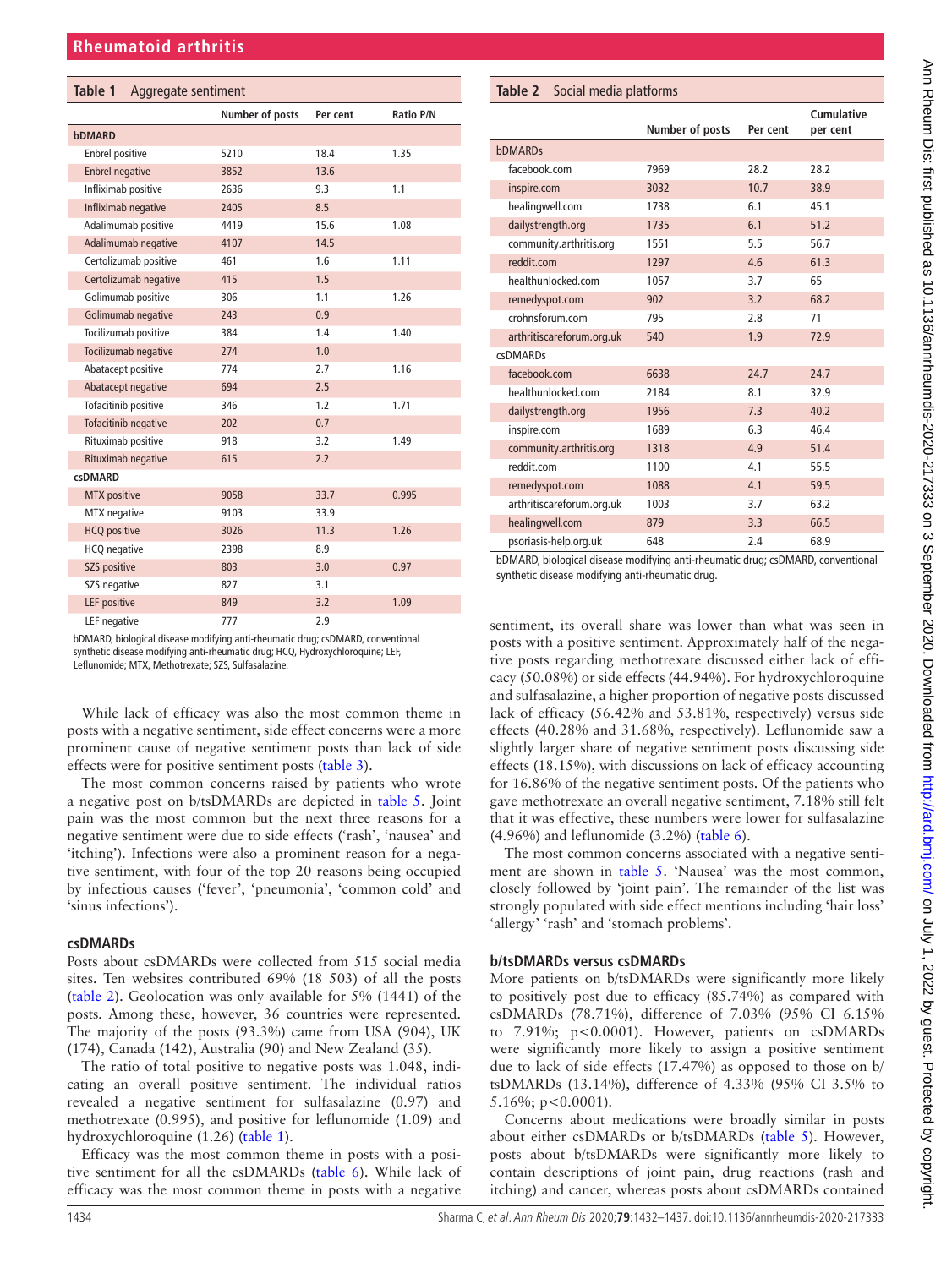|              | $5 - 11$               |                             |                                  |                                 |                                |            |
|--------------|------------------------|-----------------------------|----------------------------------|---------------------------------|--------------------------------|------------|
|              |                        |                             | <b>bDMARD</b> positive sentiment |                                 |                                |            |
| bDMARD       | <b>Efficacy posts</b>  | Total positive posts        | Percentage                       | Posts stating 'no side effects' | Total number of positive posts | Percentage |
| Infliximab   | 2239                   | 2636                        | 84.94                            | 308                             | 2636                           | 11.68      |
| Abatacept    | 666                    | 774                         | 86.04                            | 109                             | 774                            | 14.08      |
| Adalimumab   | 3769                   | 4419                        | 85.29                            | 616                             | 4419                           | 13.94      |
| Certolizumab | 383                    | 461                         | 83.08                            | 76                              | 461                            | 16.49      |
| Golimumab    | 264                    | 306                         | 86.27                            | 48                              | 306                            | 15.69      |
| Rituximab    | 777                    | 918                         | 84.64                            | 143                             | 918                            | 15.58      |
| Tocilizumab  | 335                    | 384                         | 87.24                            | 51                              | 384                            | 13.28      |
| Tofacitinib  | 281                    | 346                         | 81.21                            | 70                              | 346                            | 20.23      |
| Etanercept   | 4536                   | 5210                        | 87.06                            | 610                             | 5210                           | 11.71      |
|              |                        |                             | <b>bDMARD</b> negative sentiment |                                 |                                |            |
| bDMARD       | Lack of efficacy posts | <b>Total negative posts</b> | Percentage                       | Side effects posts              | <b>Total negative posts</b>    | Percentage |
| Infliximab   | 1265                   | 2405                        | 52.60                            | 983                             | 2405                           | 40.87      |
| Abatacept    | 437                    | 694                         | 62.97                            | 259                             | 694                            | 37.32      |
| Adalimumab   | 2500                   | 4107                        | 60.87                            | 1429                            | 4107                           | 34.79      |
| Certolizumab | 249                    | 415                         | 60                               | 163                             | 415                            | 39.28      |
| Golimumab    | 187                    | 243                         | 76.95                            | 53                              | 243                            | 21.81      |
| Rituximab    | 347                    | 615                         | 56.42                            | 243                             | 615                            | 39.51      |
| Tocilizumab  | 143                    | 274                         | 52.19                            | 132                             | 274                            | 48.18      |
| Tofacitinib  | 102                    | 202                         | 50.5                             | 102                             | 202                            | 50.50      |
| Etanercept   | 2344                   | 3852                        | 60.85                            | 1387                            | 3852                           | 36.00      |

bDMARD, biological disease modifying anti-rheumatic drug.

more descriptions of weight loss, hair loss and nausea. Posts on csDMARDs were more likely to be on gastrointestinal issues such as 'stomach problems', 'diarrhoea' and 'vomiting'. Allergic reactions to the medications were also a common reason for negative sentiment with csDMARDs, particularly sulfasalazine (10.1% of all negative posts, vs 3.66% for all other csDMARDs). Infections were mentioned more frequently in posts on b/tsDMARDs (10.54% vs 5.76%; p<0.0001). Among the b/tsDMARDs, shingles was more frequently mentioned in association with tofacitinib than the other b/tsDMARDs combined (5.4% vs 0.7% of negative posts;  $p < 0.0001$ ).

<span id="page-3-0"></span>**Table 3** bDMARD positive and negative sentiment for efficacy and side effects

#### **DISCUSSION**

Our study supports our hypothesis that the collective sentiment was skewed positively in favour of the b/tsDMARDs over the csDMARDs. While all the b/tsDMARDs had a positive sentiment, this was only true for hydroxychloroquine and leflunomide among the csDMARDs.

We found efficacy and side effects to be the most commonly discussed topics in posts with positive and negative sentiment. These findings mirror those of a recent study that investigated the reasons for bDMARD discontinuation in RA patients and found that lack of efficacy followed by side effects as the two biggest factors.<sup>16</sup> The

ratio of positive to negative posts for b/tsDMARDs ranged from 1.71 for tofacitinib to 1.08 for adalimumab. Tofacitinib had 81.21% of its positive posts discussing efficacy, this was lower than the other b/tsDMARDs and methotrexate. However, tofacitinib also had the highest percentage of positive posts discussing lack of side effects (20.23%) which contributed to its overall high ratio of positive to negative posts. However, side effects were also the most common theme in posts with a negative sentiment towards tofacitinib with 50% of negative posts describing side effects, the highest across both the categories of DMARDs. Tofacitinib appears to have a polarising effect on patients with regards to side effects with both significant positivity and negativity associated with it. The literature regarding side effects with tofacitinib however does not reveal any such polar-ising factors.<sup>[17–19](#page-5-13)</sup> Tofacitinib had the least number of posts  $(548)$ across both categories of DMARDs, which likely played a role in the occurrence of such diverse results.

All the b/tsDMARDs had at least 80% of their positive posts discussing efficacy. While etanercept had significantly higher posts commenting positively due to efficacy than some of the other b/ tsDMARDs, the absolute difference in proportions was small and unlikely to be clinically meaningful. It is interesting to note that the three b/tsDMARDs that had a lower proportion of efficacy posts

<span id="page-3-1"></span>

| Comparison of proportion of positive sentiment for efficacy among biological disease modifying anti-rheumatic drugs<br>Table 4 |                     |                      |                        |                             |                     |                      |                     |                              |                              |
|--------------------------------------------------------------------------------------------------------------------------------|---------------------|----------------------|------------------------|-----------------------------|---------------------|----------------------|---------------------|------------------------------|------------------------------|
|                                                                                                                                | Abatacept<br>86.04% | Adalimumab<br>85.29% | Certolizumab<br>83.08% | <b>Etanercept</b><br>87.06% | Golimumab<br>86.27% | Infliximab<br>84.94% | Rituximab<br>84.64% | <b>Tocilizumab</b><br>87.24% | <b>Tofacitinib</b><br>81.21% |
| Abatacept 86.04%                                                                                                               | <b>NA</b>           | <b>DUP</b>           | <b>DUP</b>             | <b>DUP</b>                  | <b>DUP</b>          | <b>DUP</b>           | <b>DUP</b>          | <b>DUP</b>                   | <b>DUP</b>                   |
| Adalimumab 85.29%                                                                                                              | 0.75%               | <b>NA</b>            | <b>DUP</b>             | <b>DUP</b>                  | <b>DUP</b>          | <b>DUP</b>           | <b>DUP</b>          | <b>DUP</b>                   | <b>DUP</b>                   |
| Certolizumab 83.08%                                                                                                            | 2.96%               | 2.21%                | <b>NA</b>              | <b>DUP</b>                  | <b>DUP</b>          | <b>DUP</b>           | <b>DUP</b>          | <b>DUP</b>                   | <b>DUP</b>                   |
| Etanercept 87.06%                                                                                                              | 1.02%               | $1.77\%$             | $3.98\%$               | <b>NA</b>                   | <b>DUP</b>          | <b>DUP</b>           | <b>DUP</b>          | <b>DUP</b>                   | <b>DUP</b>                   |
| Golimumab 86.27%                                                                                                               | 0.23%               | 0.98%                | 3.19%                  | 0.79%                       | <b>NA</b>           | <b>DUP</b>           | <b>DUP</b>          | <b>DUP</b>                   | <b>DUP</b>                   |
| Infliximab 84.94%                                                                                                              | 1.10%               | 0.35%                | 1.86%                  | $12.12\%$                   | 1.34%               | <b>NA</b>            | <b>DUP</b>          | <b>DUP</b>                   | <b>DUP</b>                   |
| Rituximab 84.64%                                                                                                               | 1.40%               | 0.65%                | 1.56%                  | 2.42%                       | 1.63%               | 0.30%                | <b>NA</b>           | <b>DUP</b>                   | <b>DUP</b>                   |
| Tocilizumab 87.24%                                                                                                             | 1.20%               | 1.95%                | 4.16%                  | 0.18%                       | 0.97%               | 2.30%                | 2.60%               | <b>NA</b>                    | <b>DUP</b>                   |
| Tofacitinib 81.21%                                                                                                             | $*4.83\%$           | $14.08\%$            | 1.87%                  | $5.85\%$                    | 5.06%               | 3.73%                | 3.43%               | $^{\circ}6.03\%$             | ΝA                           |
| $*_{p<0.05}$ .                                                                                                                 |                     |                      |                        |                             |                     |                      |                     |                              |                              |

DUP, duplicate value; NA, not applicable.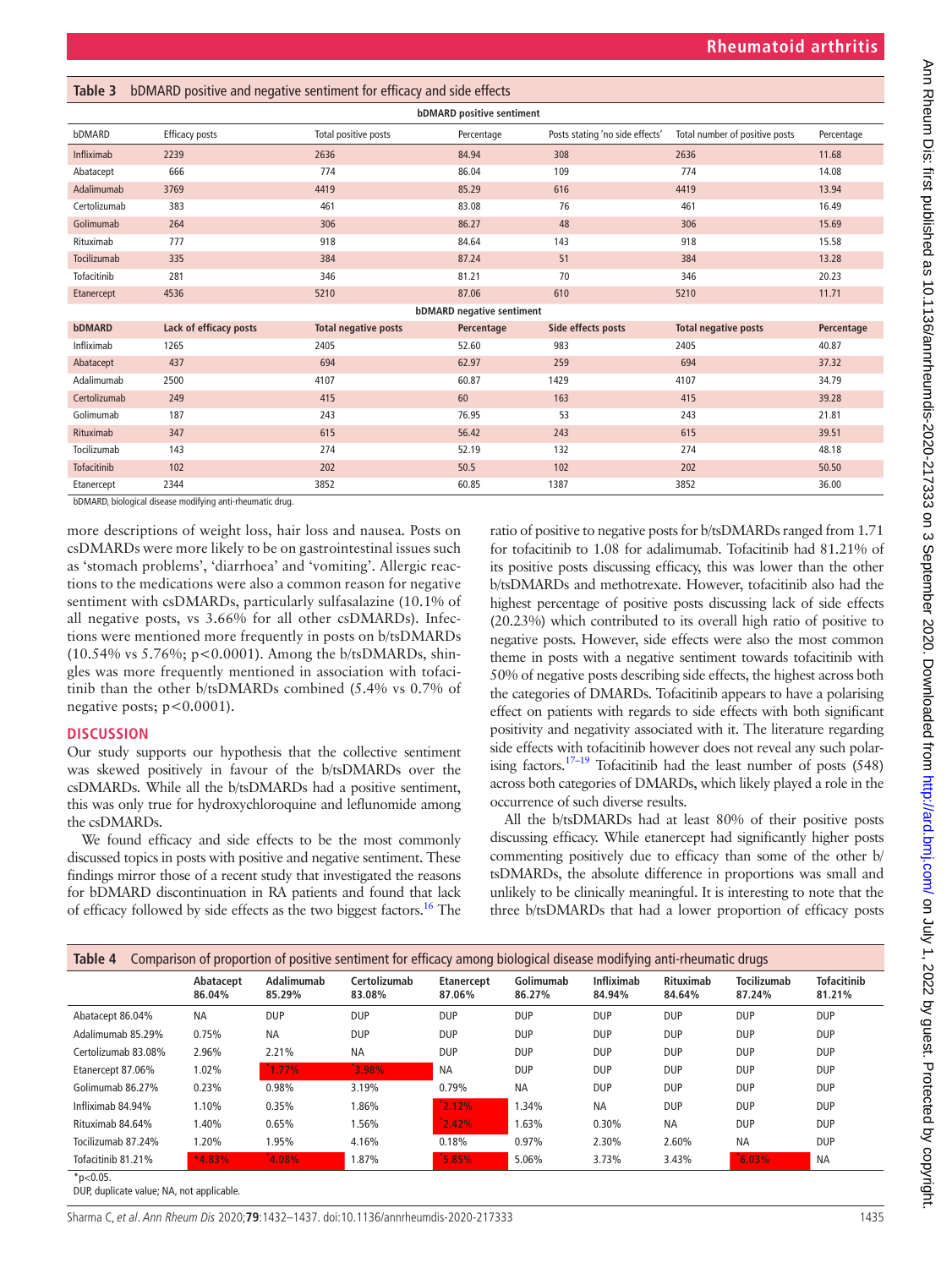<span id="page-4-0"></span>

| Table 5<br>Concerns: percentage of posts with a negative sentiment |            |             |                   |                    |                    |         |  |
|--------------------------------------------------------------------|------------|-------------|-------------------|--------------------|--------------------|---------|--|
| Concern                                                            | bDMARD (%) | csDMARD (%) | <b>Difference</b> | 95% CI lower limit | 95% CI upper limit | P value |  |
| Joint pain                                                         | 13.85523   | 10.95501    | 2.900219          | 2.0953             | 3.7061             | 0.0001  |  |
| Itching                                                            | 2.730134   | 1.750345    | 0.979788          | 0.6191             | 1.3451             | 0.0001  |  |
| Rash                                                               | 3.288749   | 2.602487    | 0.686262          | 0.2733             | 1.1019             | 0.0011  |  |
| Cancer                                                             | 2.439024   | 1.796407    | 0.642617          | 0.2912             | 0.9975             | 0.0003  |  |
| Weight gain                                                        | 2.45476    | 2.095808    | 0.358952          | $-0.0056$          | 0.7256             | 0.0534  |  |
| Common cold                                                        | 1.313926   | 1.120835    | 0.193091          | 0.0754             | 0.4639             | 0.1577  |  |
| <b>Migraines</b>                                                   | 1.424076   | 1.312759    | 0.111316          | 0.1733             | 0.3975             | 0.4421  |  |
| Muscle pain                                                        | 1.125098   | 1.05942     | 0.065679          | 0.1893             | 0.322              | 0.6122  |  |
| Fever                                                              | 1.510622   | 1.458621    | 0.052             | 0.2444             | 0.3495             | 0.7302  |  |
| Weight loss                                                        | 1.070024   | 1.520037    | $-0.45001$        | 0.1739             | 0.7287             | 0.0014  |  |
| <b>Hair loss</b>                                                   | 2.265932   | 6.847843    | $-4.58191$        | 4.0798             | 5.0911             | 0.0001  |  |
| Nausea                                                             | 2.989772   | 11.24674    | $-8.25697$        | 7.6417             | 8.8787             | 0.0001  |  |

bDMARD, biological disease modifying anti-rheumatic drug; csDMARD, conventional synthetic agents disease modifying anti-rheumatic drug.

than etanercept (rituximab, tofacitinib and infliximab) all had a different mechanism of action to one another and a different mode of administration. This comparison also highlights a powerful potential use of SA technology. Despite the ever-increasing number of bDMARDs, there are few head to head trials that directly compare these agents. The use of SA provides us with a large scale, real-world summary measure of effectiveness and tolerability that acts as an (in) direct comparison.

While methotrexate did have over 80% of its positive posts discussing efficacy, only marginally below the b/tsDMARDs, it still generated an overall negative sentiment ratio due to the high incidence of posts mentioning side effects. Almost half of the negative posts against methotrexate discussed side effects, which was one of the highest across both the categories of DMARDs. Our study demonstrates that majority of patients find methotrexate to be efficacious yet have assigned it a negative sentiment primarily due to gastrointestinal side effects. While clinical trial data have shown that less than 10% of patients stop methotrexate due to side effects, longer term studies however have demonstrated that over a third of the patients who take methotrexate for more than 2 years will discontinue the medication.<sup>20 21</sup> Sulfasalazine also had a high percentage of patients posting about side effects, with allergic reactions being the frequently mentioned, however the percentage of positive posts discussing efficacy were lower than that of methotrexate or the bDMARDs. It was a combination of poor (perceived) efficacy along with side effect concerns that generated the overall negative sentiment for sulfasalazine. Trials that have previously compared sulfasalazine to methotrexate have demonstrated comparable efficacy and side effects.<sup>222</sup>

One of the most common concerns raised by patients on b/ tsDMARDs were injection site reactions. Studies have shown that patients have a strong preference for orally administered medications over injectables and this likely contributed towards the reduced side effect related sentiment. $^{24}$  Frequency of administration might also explain the relatively fewer negative posts due to side effects for golimumab which has a monthly dosing interval. Studies of RA patients have shown this to be the preferred frequency of administration. While other drugs such as infliximab, tocilizumab and rituximab had similar or longer frequency of administration, their intravenous route of administration is known to less desired by patients.<sup>25</sup>

The most common concerns raised by patients on csDMARDs were hair loss, gastrointestinal issues and allergic reactions. Shingles was a higher cause of negativity in patients on tofacitinib than on the other b/tsDMARDs, which mirrors the findings in the studies.<sup>26</sup>

More patients posted a positive comment for b/tsDMARDs regarding efficacy than for csDMARDs, this was demonstrated in a network meta-analysis, which showed that 16% more patients on biological/DMARD combination achieved an American College of Rheumatology 50 (ACR50) response than those on csDMARDs.<sup>27</sup>

The most important limitations of this study are reflective of the nascent state of the technology. The first being the quality of the data. Despite using strict filters, without conducting a manual analysis of the 3 billion posts it is impossible to know how relevant the information contained within the post is to the topic being studied. Second, SA itself is evolving with no current gold standard approach. There are various methods by which SA can be conducted, with each having certain advantages and disadvantages and none providing an

<span id="page-4-1"></span>

| Table 6<br>Positive/negative sentiment csDMARDs reasons                       |                  |                    |                                       |                      |                    |            |  |  |
|-------------------------------------------------------------------------------|------------------|--------------------|---------------------------------------|----------------------|--------------------|------------|--|--|
| <b>Positive sentiment csDMARDs reasons</b>                                    |                  |                    |                                       |                      |                    |            |  |  |
| csDMARDs                                                                      | Efficacy         | Total posts        | Percentage                            | Lack of side effects | Total posts        | Percentage |  |  |
| Methotrexate                                                                  | 7364             | 9058               | 81.30                                 | 1762                 | 9058               | 19.45      |  |  |
| Hydroxychloroquine                                                            | 2621             | 3026               | 86.62                                 | 439                  | 3026               | 14.5       |  |  |
| Leflunomide                                                                   | 215              | 849                | 25.32                                 | 63                   | 849                | 7.42       |  |  |
| Sulfasalazine                                                                 | 611              | 803                | 76.10                                 | 135                  | 803                | 16.81      |  |  |
|                                                                               |                  |                    | <b>Negative sentiment for csDMARD</b> |                      |                    |            |  |  |
| <b>csDMARDs</b>                                                               | Lack of efficacy | <b>Total posts</b> | Percentage                            | Side effects         | <b>Total posts</b> | Percentage |  |  |
| Methotrexate                                                                  | 4559             | 9103               | 50.08                                 | 4091                 | 9103               | 44.94      |  |  |
| Hydroxychloroquine                                                            | 1353             | 2398               | 56.42                                 | 966                  | 2398               | 40.28      |  |  |
| Leflunomide                                                                   | 131              | 777                | 16.86                                 | 141                  | 777                | 18.15      |  |  |
| Sulfasalazine                                                                 | 445              | 827                | 53.81                                 | 262                  | 827                | 31.68      |  |  |
| csDMARD, conventional synthetic agents disease modifying anti-rheumatic drug. |                  |                    |                                       |                      |                    |            |  |  |